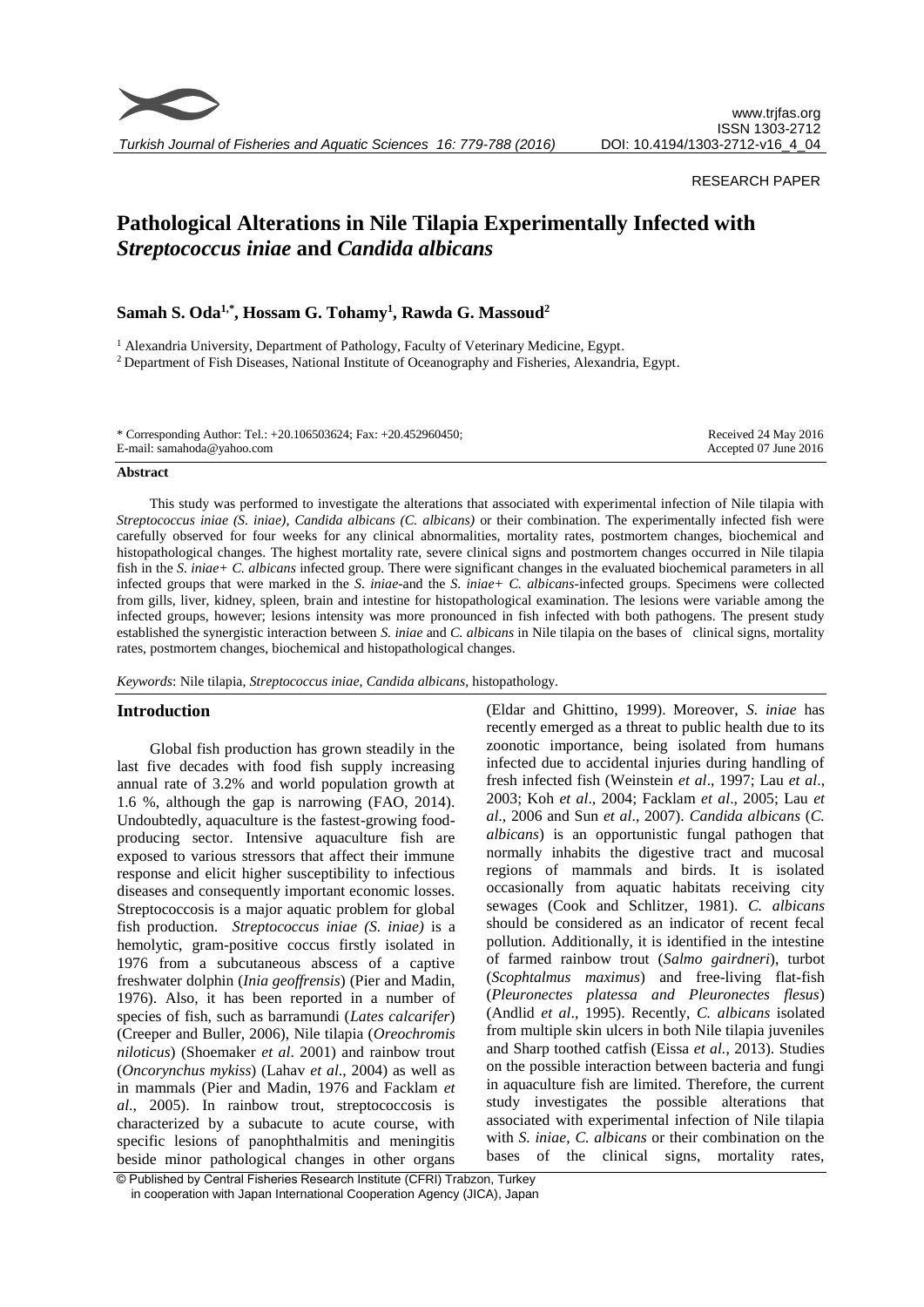| biochemical                    | parameters. | postmortem | and |
|--------------------------------|-------------|------------|-----|
| histopathological alterations. |             |            |     |

# **Material and Methods**

## **Fish and Aquaria**

A total number of 84 of apparently healthy Nile tilapia (*Oreochromis niloticus*) (50 ± 10 g. B.W) were obtained from a private fish farm at Behera province. Fish were transported alive in metal tank containing water enriched by oxygen sources. All fish were acclimatized for two weeks before beginning of the experiment. Fish were kept in prepared glass aquaria (90  $\times$ 50  $\times$ 35 cm). These aquaria were supplied with dechlorinated tap water. Continuous aeration was maintained in each aquarium using an electric air pump. Water temperature was kept at  $25 \pm$  $1 \,^0C$  throughout the experiment. Fish were fed on a commercial fish diet containing 25 % crude protein. The diet was daily provided at 3% of body weight.

## **The Microbial Isolates**

Local isolates of *Streptococcus iniae* (*S. iniae*) and *Candida albicans* (*C. albicans*) Strains were obtained from Department of Microbiology, Animal Reproduction Research Institute, Alexandria, Egypt.

#### **Experimental Design**

Fish were divided into four equal groups, 21 fish each. The first group served as control group: fish inoculated with 0.2 ml phosphate buffered saline/fish intraperitoneally, the second group (*S. iniae*-infected) fish were infected with 0.2 ml of *S. inia*e suspended in phosphate buffered saline at concentration 1.5x10<sup>4</sup> colony forming units (CFU)/ml/ fish intraperitoneally. The third group (*C. albicans-*infected) fish were infected with 0.2 ml of *C. albicans* suspended in phosphate buffered saline at concentration  $2x10^3$ CFU/ml/fish intraperitoneally. The fourth group (*S. iniae*+ *C. albicans*-infected) fish were inoculated with 0.2 ml of *S. iniae* suspension at concentration 1.5x10<sup>4</sup> CFU/ml/fish and 0.2 ml *C. albicans* suspension at concentration 2x10<sup>3</sup> CFU/ml/fish. The experiment was performed for four weeks.

#### **Mortalities and Clinical Signs**

Fish of all groups were carefully observed throughout the experiment. Abnormalities in fish behavior, clinical alterations and mortalities were recorded.

#### **Biochemical Studies**

Blood samples were collected from the caudal vein of Nile tilapia of all experimental groups during 1<sup>st</sup>, 2<sup>nd</sup> and 4<sup>th</sup> weeks of the experiment and were left to coagulate then centrifuged at 3000 rpm for 10 minutes. The resultant serum was stored at -20 $\mathrm{^{0}C}$  for biochemical analysis. Serum activities of aspartate amino transaminase (AST) and alanine amino transaminase (ALT) beside alkaline phosphatase (ALP) were estimated colorimetrically according to Reitman and Frankel, 1957 and Kid and King, 1954 respectively by using commercial kits produced by Pasteur Lab. Moreover, serum total protein was determined according to Domuas *et al*., 1981. Serum creatinine level was determined colorimetrically according to Henry, 1974 and serum urea concentration was determined by colorimetric kinetic method according to Patton and Crouch, 1977.

#### **Pathological Studies**

Necropsy was performed for moribund, freshly dead and sacrificed fish from each group up to four weeks. Following necropsy, tissue specimens were collected from gills, liver, spleen, kidney, brain and intestine. These specimens were collected during  $1<sup>st</sup>$ , 2<sup>nd</sup> and 4<sup>th</sup> week from each group. Tissue specimens were rapidly fixed in 10% neutral buffered formalin solution for at least 24 hrs. The fixed specimens were processed through the routine paraffin embedding technique. Five µm thick sections were obtained and were stained with hematoxyline and eosin (HE) according to the method described by Culling, 1983.

## **Statistical Analysis**

The analysis of variance for the obtained data was performed using Statistical Analysis System (SAS, 2004) software to assess significant differences.

#### **Results**

## **Mortality Rates, Clinical Signs and Postmortem Findings**

Mortalities in all groups were recorded throughout the experiment and summarized in Table 1 and Figure 1. No mortalities were recorded in the control group throughout the experimental period. Table 1 shows that the highest mortality rate occurred in Nile tilapia fish in the *S. iniae+ C. albicans* infected group (76.19%). The first mortality was recorded in the *S. iniae+ C. albicans* infected group on day 1 and reached to the maximum during the 1st week (38.10%), followed by (23.81%) and (14.29%) during the  $4<sup>th</sup>$  week and the  $2<sup>nd</sup>$  week of the experiment, respectively. However, the group infected with *S. iniae* alone showed mortality rate (61.9%) that started on the 2<sup>nd</sup> day post infection and the highest mortality rate  $(28.57%)$  was recorded during the 1<sup>st</sup> week, then  $(19.05\%)$  and  $(14.29\%)$  during the 4<sup>th</sup> and 2<sup>nd</sup> week post infection, respectively. Regarding to the *C. albicans* infected group, mortality rate was the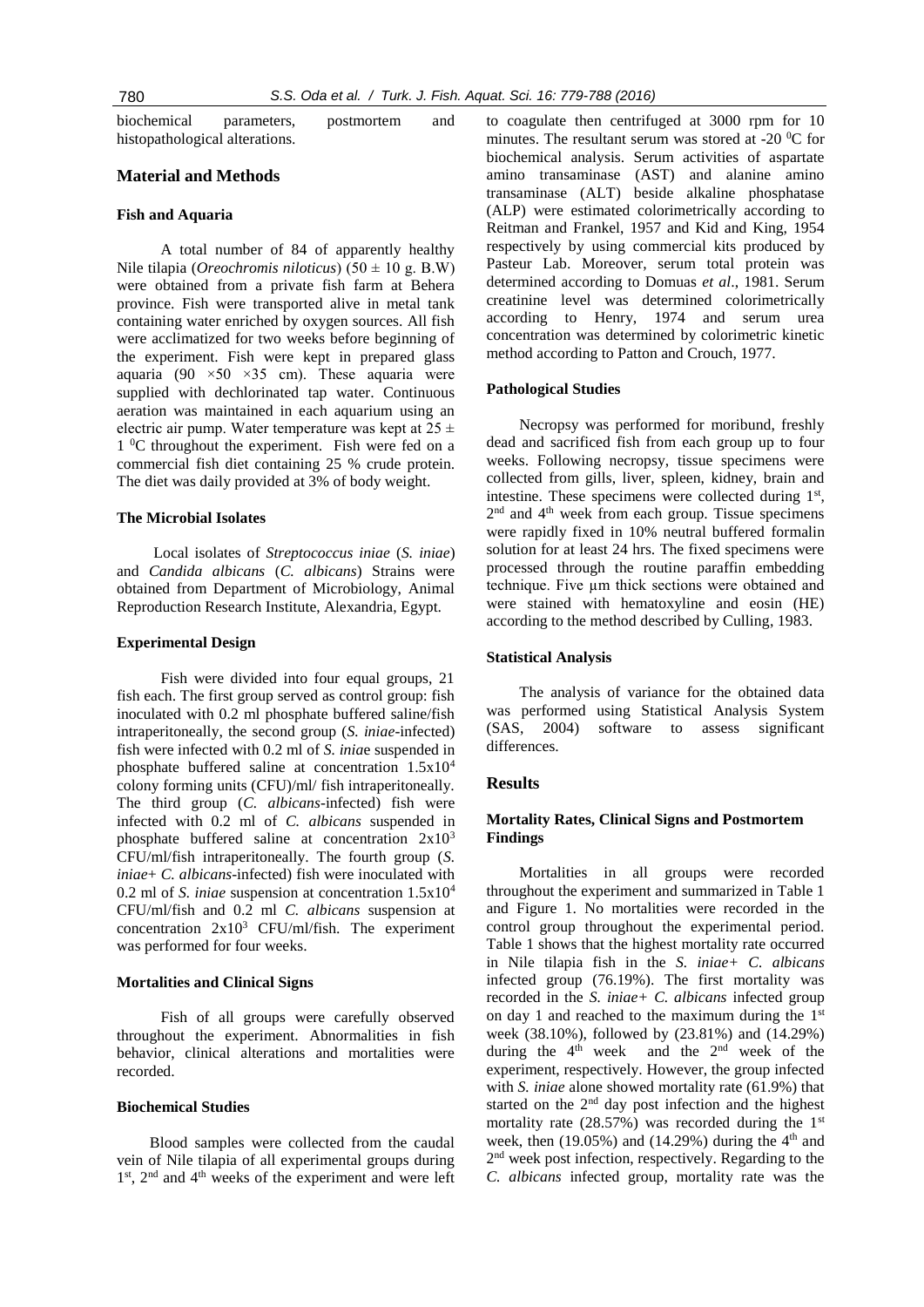| Parameters             | Weeks | Groups                        |                                |                               |                                |  |
|------------------------|-------|-------------------------------|--------------------------------|-------------------------------|--------------------------------|--|
|                        |       | Control                       | S. iniae                       | C. albicans                   | S. iniae + $C$ . albicans      |  |
| Mortality %            |       | $0\%$                         | 61.9%                          | 57.14%                        | 76.19%                         |  |
| ALP(U/I)               |       | $13.50 \pm 0.29^b$            | $18.00 \pm 1.15^a$             | $14.20 \pm 0.58$ <sup>b</sup> | $17.80 \pm 0.06^{\mathrm{a}}$  |  |
|                        | 2     | $13.33 \pm 0.57^{\rm b}$      | $16.10 \pm 0.06^a$             | $13.30\pm0.36^{\rm b}$        | $16.33 \pm 0.47$ <sup>a</sup>  |  |
|                        | 4     | $11.00 \pm 0.58$ <sup>c</sup> | $15.40\pm0.38^{\rm b}$         | $12.25 \pm 0.14$ <sup>c</sup> | $16.90 \pm 0.06^{\text{a}}$    |  |
| ALT (U/I)              |       | $58.20 \pm 1.27$ <sup>b</sup> | $82.65 \pm 2.51$ <sup>a</sup>  | $59.85 \pm 1.07^{\rm b}$      | $61.50 \pm 0.87$ <sup>b</sup>  |  |
|                        | 2     | $63.00 \pm 1.00^{\rm b}$      | $78.50 \pm 0.12$ <sup>a</sup>  | $64.67 \pm 1.86^b$            | $64.67 \pm 1.45^b$             |  |
|                        | 4     | $66.00 \pm 1.00$ <sup>d</sup> | $81.00 \pm 1.5^{\text{a}}$     | $73.00 \pm 0.58$ <sup>b</sup> | $69.67 \pm 0.33$ <sup>c</sup>  |  |
| AST (U/I)              |       | $83.50 \pm 0.87$ <sup>c</sup> | $116.00 \pm 9.24$ <sup>a</sup> | $93.20 \pm 3.00^{\rm b}$      | $124.50 \pm 1.44$ <sup>a</sup> |  |
|                        | 2     | $88.67 \pm 2.40$ <sup>d</sup> | $135.00 \pm 1.73$ <sup>a</sup> | $104.10\pm4.05^{\circ}$       | $121.57 \pm 1.57^b$            |  |
|                        | 4     | $80.67 \pm 0.67^{\rm b}$      | $137.33 \pm 5.04^{\mathrm{a}}$ | $69.20 \pm 16.86^b$           | $121.67 \pm 0.88$ <sup>a</sup> |  |
| Total protein $(g/dl)$ | T     | $11.05 \pm 0.55^{\text{a}}$   | $9.55 \pm 0.43^b$              | $10.30 \pm 0.12^a$            | $8.80 \pm 0.46^b$              |  |
|                        | 2     | $11.70 \pm 0.25$ <sup>a</sup> | $10.30 \pm 0.20^b$             | $9.60 \pm 0.23$ <sup>c</sup>  | $9.07 \pm 0.07$ <sup>c</sup>   |  |
|                        | 4     | $8.63 \pm 0.13^a$             | $8.80 \pm 0.55$ <sup>a</sup>   | $8.30 \pm 0.17$ <sup>a</sup>  | $8.57 \pm 0.07$ <sup>a</sup>   |  |
| Urea $(mg/dl)$         |       | $16.25 \pm 0.32$ <sup>c</sup> | $25.50 \pm 3.18$ <sup>ab</sup> | $21.80 \pm 1.50^b$            | $26.20 \pm 2.02^{\text{a}}$    |  |
|                        | 2     | $17.53 \pm 0.62$ <sup>c</sup> | 32.50±0.87 <sup>a</sup>        | $23.90 \pm 2.46^b$            | $31.93 \pm 0.07$ <sup>a</sup>  |  |
|                        | 4     | $20.47\pm0.18^{\rm b}$        | $35.20 \pm 0.57$ <sup>a</sup>  | $34.90 \pm 0.06^a$            | $35.20 \pm 0.20$ <sup>a</sup>  |  |
| Creatinine (mg/dl)     | 1     | $0.55 \pm 0.09$ <sup>c</sup>  | $1.29 \pm 0.29^b$              | $1.20 \pm 0.17^b$             | $1.70 \pm 0.03^{\text{a}}$     |  |
|                        | 2     | $0.73 \pm 0.13$ <sup>c</sup>  | $0.84 \pm 0.03$ <sup>c</sup>   | $1.10 \pm 0.15^{\rm b}$       | $1.71 \pm 0.01^a$              |  |
|                        | 4     | $0.63 \pm 0.07$ <sup>d</sup>  | $0.87 \pm 0.04$ c              | $1.95 \pm 0.03^{\text{a}}$    | $1.73 \pm 0.03^b$              |  |

**Table 1**. Mortality % and biochemical changes of *Streptococcus iniae* (*S. iniae*), *Candida albicans* (*C. albicans*) and *S. iniae+C. albicans*-infected Nile tilapia fish

Values are means ± standard errors

Means with different superscripts within the same row differ significantly  $(P<0.05)$ 

ALP: alkaline phosphatase; ALT: alanine aminotransferase; AST: aspartate aminotransferase



**Figure 1** Mortality% of *Streptococcus iniae* (*S. iniae*), *Candida albicans* (*C. albicans*) and *S. iniae+C. albicans*-infected Nile tilapia fish. No mortalities were recorded in the control group.

least  $(57.14\%)$  and started on the  $2<sup>nd</sup>$  day post infection. The highest mortality rate in the latter group was (23.81%) during the 1<sup>st</sup> week, then (19.05%) and  $(14.29%)$  during the 4<sup>th</sup> and 2<sup>nd</sup> week post infection, respectively. Clinically, the *S. iniae-*infected fish exhibited loss of appetite, loss of equilibrium with erratic movement, swam near to the surface of water, detachment of scales, hemorrhages on the different parts of body surface, slight abdominal dropsy, slight exophthalmia (unilateral or bilateral) with presence of skin erosions and ulcerations (Figure 2a). There was hyperemia of the internal organs. Bloody ascetic fluid

was found in the abdominal cavity (Figure 2b) beside distended gall bladder (Figure 2c). Moreover, gills were covered with mucus and were congested during the first week then became pale towards the end of the experiment. Fish infected with *C. albicans* showed clinical signs similar to those infected with *S. iniae*  beside darkening of the skin and loss of all reflexes just prior to death. Additionally, there was a characteristic cotton wool-like growth on various parts of the body (Figure 2d) as well as button-like ulcers on the area of the caudal peduncle (Figure 2e). Grossly, there were enlargement and congestion of all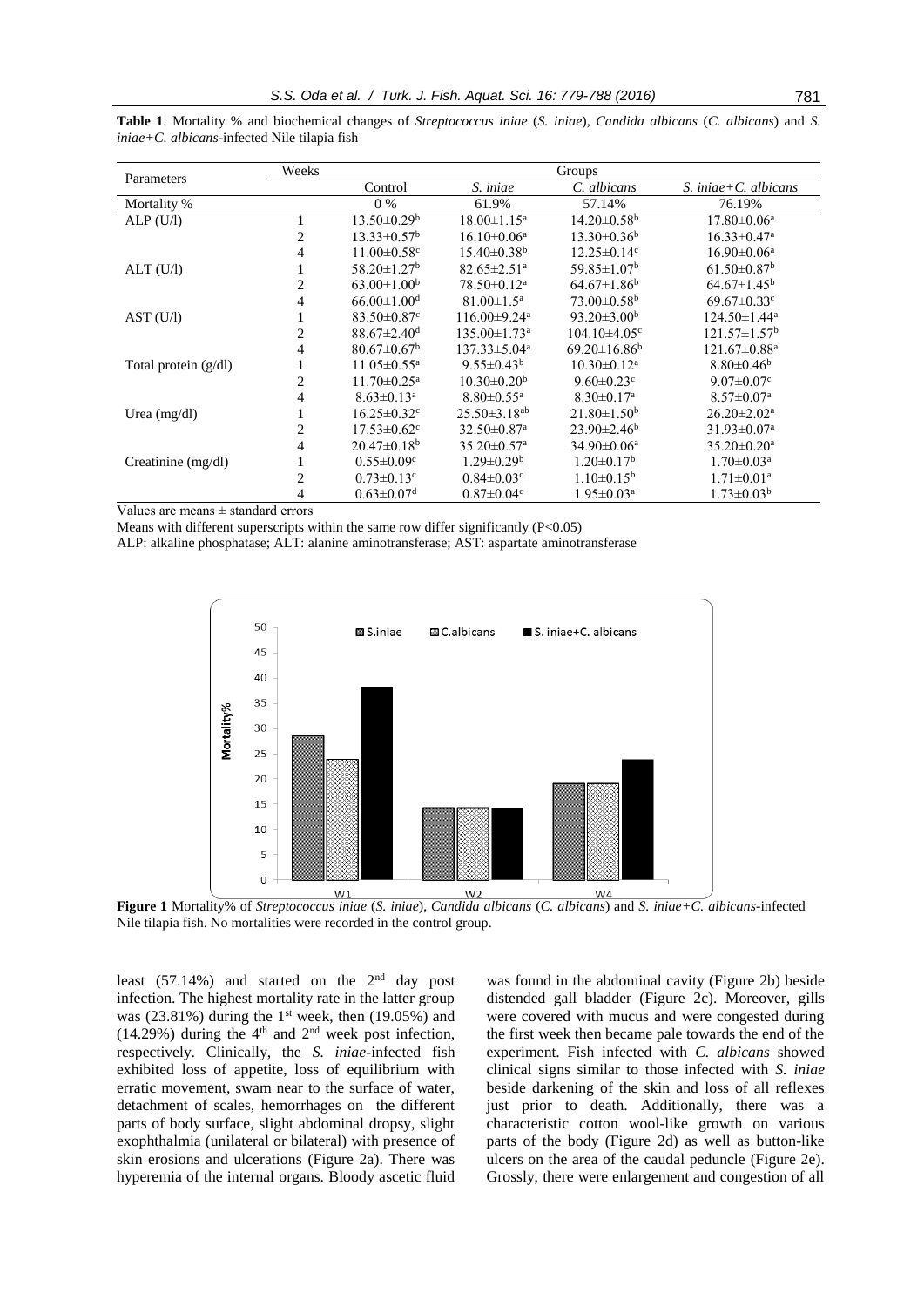internal organs with distended gallbladder (Figure 2f). Fish in *S. iniae+ C. albicans*-infected group showed severe clinical signs of loss of appetite, loss of equilibrium and respiratory distress in the form of gasping, rapid operculum movement and gathering at the source of oxygen. Moreover, there were marked exophthalmia and cloudiness of eye (Figure 2g). Loss of scales and deep diffuse ulcerations with necrotic myocytes were noticed (Figure 2h). Also, gills were severely congested during the  $1<sup>st</sup>$  week then became pale at the end of the experiment and enlarged pale liver was observed (Figure 2i).

### **Biochemical Findings**

Table 1 illustrates that serum ALP activity was significantly (P<0.05) increased in the *S. iniae* and the *S. iniae+ C. albicans*-infected groups all over the experimental period and no significant changes (P>0.05) occurred in the *C. albicans*-infected group compared to the control group. Also, the serum ALT activity was significantly increased in the *S. iniae* and the *S. iniae+ C. albicans*-infected groups along the experimental period and in the *C. albicans*-infected group only at the end of the experiment in comparison to the control group. Regarding to serum AST activity, there was a significant increase in the *S. iniae* and the *S. iniae+ C. albicans*-infected groups till the end of the experiment and in the *C. albicans*-infected group only during the  $1<sup>st</sup>$  and  $2<sup>nd</sup>$  weeks of the experiment. Serum level of total protein showed a significant decrease in the *S. iniae* and the *S. iniae+ C. albicans*-infected groups during the 1<sup>st</sup> and 2<sup>nd</sup> weeks of the experiment and in the *C. albicans*infected group during the 2nd week of the experiment. As shown in Table 1 there was a significant increase (P<0.05) in the serum urea and creatinine levels in all infected groups all over the experiment compared to the control group.

### **Histopathological Findings**

The histopathological findings were observed in gills, liver, kidney, spleen, brain and intestine of infected groups. Lesion scoring was illustrated in Table 2.

## **Gills**

Fish of the control group had normal structures without any significant microscopic lesions (Figure 3a). Fish of the *S. iniae*-infected group during the 1st week post infection showed focal and multifocal fusion of the secondary gill lamellae due to hyperplasia of the basal epithelium of the primary lamellae with mononuclear infiltrates (Figure 3b). During the  $2<sup>nd</sup>$  week, there was filamentous clubbing of the tip of the primary gill lamellae. Additionally, lamellar telangiectasis was evident at the end of the experiment. The *C. albicans*-infected fish showed congestion of branchial blood vessels with multifocal fusion of secondary lamellae during the  $1<sup>st</sup>$  and  $2<sup>nd</sup>$ weeks of the experiment. At the end of the experiment, there were severe leukocytic aggregations at the base of the primary gill lamellae (Figure 3c). Fish in the *S. iniae+ C. albicans*-infected group showed similar lesions but more in the intensity, particularly at the end of the experiment. These lesions were filamentous clubbing, hyperplasia of mucous cells at the tip of the primary gill lamellae,



**Figure 2** Photograph of Nile tilapia fish. *Streptococcus iniae*-infected fish showing (a) Skin ulceration (black arrow) and Slight exophthalmia with cloudy eyes (blue arrow). (b) Bloody ascetic fluid in the abdominal cavity (A). (c) Congestion of the internal organs and distended gall bladder with bile (blue arrow). *Candida albicans*-infected fish showing (d) Cotton wool-like growth on the eye (arrow) (e) Button-like ulcer on the area of caudal peduncle (f) Congestion of internal organs and distended gall bladder with greenish bile (blue arrow). *Streptococcus iniae*+*Candida albicans*-infected fish showing (g) Severe exophthalmia and cloudiness of the eye (arrow) (h) Severe skin ulceration with necrotic muscles (arrow) (i) Paleness of the gills (black arrow) and the liver (blue arrow).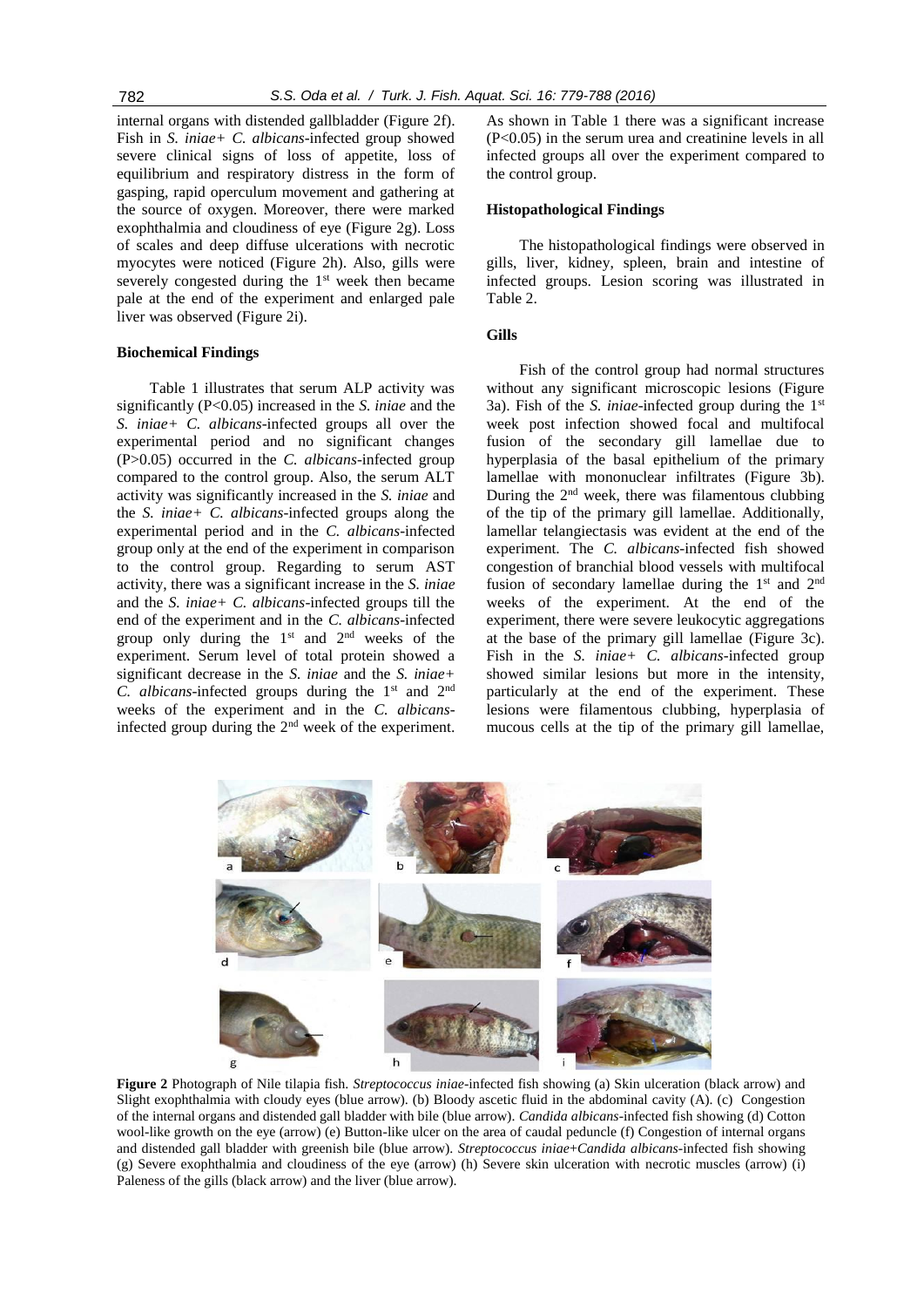|                                                   | S. iniae           |                                |                 | C. albicans     |                          |                 | S. iniae + $C$ . albicans |                          |                 |
|---------------------------------------------------|--------------------|--------------------------------|-----------------|-----------------|--------------------------|-----------------|---------------------------|--------------------------|-----------------|
|                                                   | 1 <sup>st</sup>    | 2 <sup>nd</sup>                | 4 <sup>th</sup> | 1 <sup>st</sup> | 2 <sup>nd</sup>          | 4 <sup>th</sup> | 1 <sup>st</sup>           | 2 <sup>nd</sup>          | 4 <sup>th</sup> |
| Organ / Lesions                                   | wk                 | wk                             | wk              | wk              | wk                       | wk              | wk                        | wk                       | wk              |
| Gills                                             |                    |                                |                 |                 |                          |                 |                           |                          |                 |
| Lamellar telengiectasis                           | $+$                | $^{++}$                        | $^{+++}$        | $^{+}$          | $++$                     | $^{+}$          | $++$                      | $++$                     | $+++$           |
| Fusion of secondary                               | $^{++}$            | $++$                           | $^{+}$          | $++$            | $^{+}$                   | $+$             | $++$                      | $^{++}$                  | $^{++}$         |
| lamellae                                          |                    |                                |                 |                 |                          |                 |                           |                          |                 |
| Filamentous clubbing                              | $++$               | $^{++}$                        | $^{+}$          | $^{++}$         | $^{+}$                   | $^{+}$          | $++$                      | $++$                     | $^{++}$         |
| Liver                                             |                    |                                |                 |                 |                          |                 |                           |                          |                 |
| Circulatory disturbances*                         | $+++$              | $^{++}$                        | $++$            | $++$            | $^{++}$                  | $^{+}$          | $^{+++}$                  | $+++$                    | $^{++}$         |
| Hepatocytic vacuolation                           | $++$               | $^{+++}$                       | $+++$           |                 | $++$                     | $++$            | $++$                      | $^{+++}$                 | $+++$           |
| Hepatic necrosis                                  |                    | $\overline{\phantom{a}}$       | $^{++}$         |                 | $\overline{\phantom{a}}$ | $++$            | $^{+}$                    | $^{+}$                   | $^{++}$         |
| <b>Activation of MMCs</b>                         |                    | $\overline{\phantom{0}}$       | $^{++}$         |                 | $^{+}$                   | $^{+}$          | $^{+}$                    | $^{+}$                   | $^{+}$          |
| Kidney                                            |                    |                                |                 |                 |                          |                 |                           |                          |                 |
| Circulatory disturbances                          | $++$               | $++$                           | $+$             | $^{+}$          | $^{+}$                   | $^{+}$          | $^{++}$                   | $++$                     | $^{++}$         |
| Tubulonecrosis                                    |                    |                                | $^{+}$          | $^{+}$          | $++$                     | $^{+}$          | $\overline{a}$            | $^{++}$                  |                 |
| Interstitial nephritis                            |                    | $\overline{\phantom{0}}$       |                 |                 | $\overline{\phantom{a}}$ | $^{+}$          | $\overline{\phantom{a}}$  | $\overline{a}$           |                 |
| <b>Activation of MMCs</b>                         | $^{+}$             | $^{+}$                         |                 |                 |                          |                 | $++$                      | $+$                      |                 |
| <b>Spleen</b>                                     |                    |                                |                 |                 |                          |                 |                           |                          |                 |
| <b>Activation of MMCs</b>                         | $+++$              | $++$                           | $++$            | $+++$           | $^{++}$                  | $^{+}$          | $+++$                     | $+++$                    | $^{++}$         |
| Depletion of white pulp                           |                    | $++$                           | $^{++}$         |                 | $+$                      | $^{+}$          |                           | $++$                     | $+++$           |
| <b>Brain</b>                                      |                    |                                |                 |                 |                          |                 |                           |                          |                 |
| Circulatory disturbances                          | $^{+}$             | $^{++}$                        | $^{+}$          | $^{+}$          | $++$                     | $++$            | $^{++}$                   | $^{++}$                  | $^{++}$         |
| Neuronal necrosis                                 | $+$                | $^{+}$                         | $^{+}$          | $^{+}$          | $+$                      |                 | $+$                       | $^{+}$                   | $^{++}$         |
| Purkinje cells depletion                          |                    | $^{+}$                         | $^{+}$          |                 | $\overline{a}$           |                 |                           | $\overline{\phantom{0}}$ | $+$             |
| <i>Intestine</i>                                  |                    |                                |                 |                 |                          |                 |                           |                          |                 |
| Submucosal EGCs                                   | $^{+}$             | $^{+}$                         | $+$             |                 |                          |                 | $+$                       | $^{+}$                   | $+$             |
| infiltration                                      |                    |                                |                 |                 |                          |                 |                           |                          |                 |
| Hyperplasia of the goblet                         |                    |                                |                 |                 | $+$                      | $^{+}$          |                           | $+$                      | $^{+}$          |
| cells                                             |                    |                                |                 |                 |                          |                 |                           |                          |                 |
| Epithelial necrosis<br>$200 - 11$<br>$\mathbf{1}$ | $\mathbf{r}$<br>1/ | $\blacksquare$<br>$\mathbf{1}$ | 3.035           | $\mathbf{1}$    | $\mathbf{1}$             | FAA             | 1.11                      | $^{++}$<br>11            | $^{+}$          |

**Table 2.** The severity of histopathological lesions in gills, liver, kidney, spleen, brain and intestine of the infected Nile tilapia

\*Circulatory disturbances: congestion and /or hemorrhage. MMCs: melanomacrophage centers; EGCs: eosinophilic granular cells. Lesion scoring: (-) none, (+) Mild, (++) Moderate, (+++) Severe.

lamellar telangiectasis and complete fusion of secondary lamellae (Figure 3d).

## **Liver**

Liver of the control fish revealed a normal histoarchitecture and there were no significant pathologic abnormalities (Figure 4a). Liver of fish of the *S. iniae*-infected group exhibited eosinophilic granular cells (EGCs) aggrergations around the blood vessels with hepatocytic vacuolation during the 1st week of the experiment. During the 2nd week of the experiment, fatty degeneration of hepatocytes was evident which characterized by large empty vacuoles of sharp borders replaced almost the cytoplasm (Figure 4b). At the end of the experiment, there were coagulative necrosis of the hepatocytes accompanied by mononuclear cell infiltrates and hemorrhage. Liver of the *C. albicans*-infected fish showed congestion during the  $1<sup>st</sup>$  week of the experiment, fatty degeneration and mild activation of melanomacrophage centers (MMCs) during the 2nd week of the experiment (Figure 4c). Later hepatocytic necrosis was evident. Fish in *S. iniae+C. albicans*infected group showed more severe lesions that were time dependent. Congestion of the hepatic sinusoids with consequent atrophy of the hepatocytes and also fatty changes were observed during the  $1<sup>st</sup>$  and  $2<sup>nd</sup>$ weeks of the experiment (Figure 4d). At the end of the experiment, there was activation of MMCs with nuclear pyknosis of the hepatocytes.

# **Kidney**

The kidneys of control fish revealed no histopathologic alterations (Figure 5a). Kidney of fish in the *S. iniae*-infected group showed congestion of blood vessels, hemorrhage and depletion of hemopoietic elements (Figure 5b). Kidneys of the *C. albicans*-infected fish were congested and had focal tubular necrosis (Figure 5c) during the  $1<sup>st</sup>$  and the  $2<sup>nd</sup>$ week of the experiment, respectively. At the end of the experiment, there was interstitial nephritis which characterized by mononuclears infiltration in the interstitial tissue. Fish in the *S. iniae+C. albicans*infected group showed congestion of the blood vessels, hemorrhage and activation of MMCs all over the experimental period (Figure 5d).

## **Spleen**

Sections from control tilapia revealed no histopathological alterations. Spleen of fish in allinfected groups showed activation of MMCs all over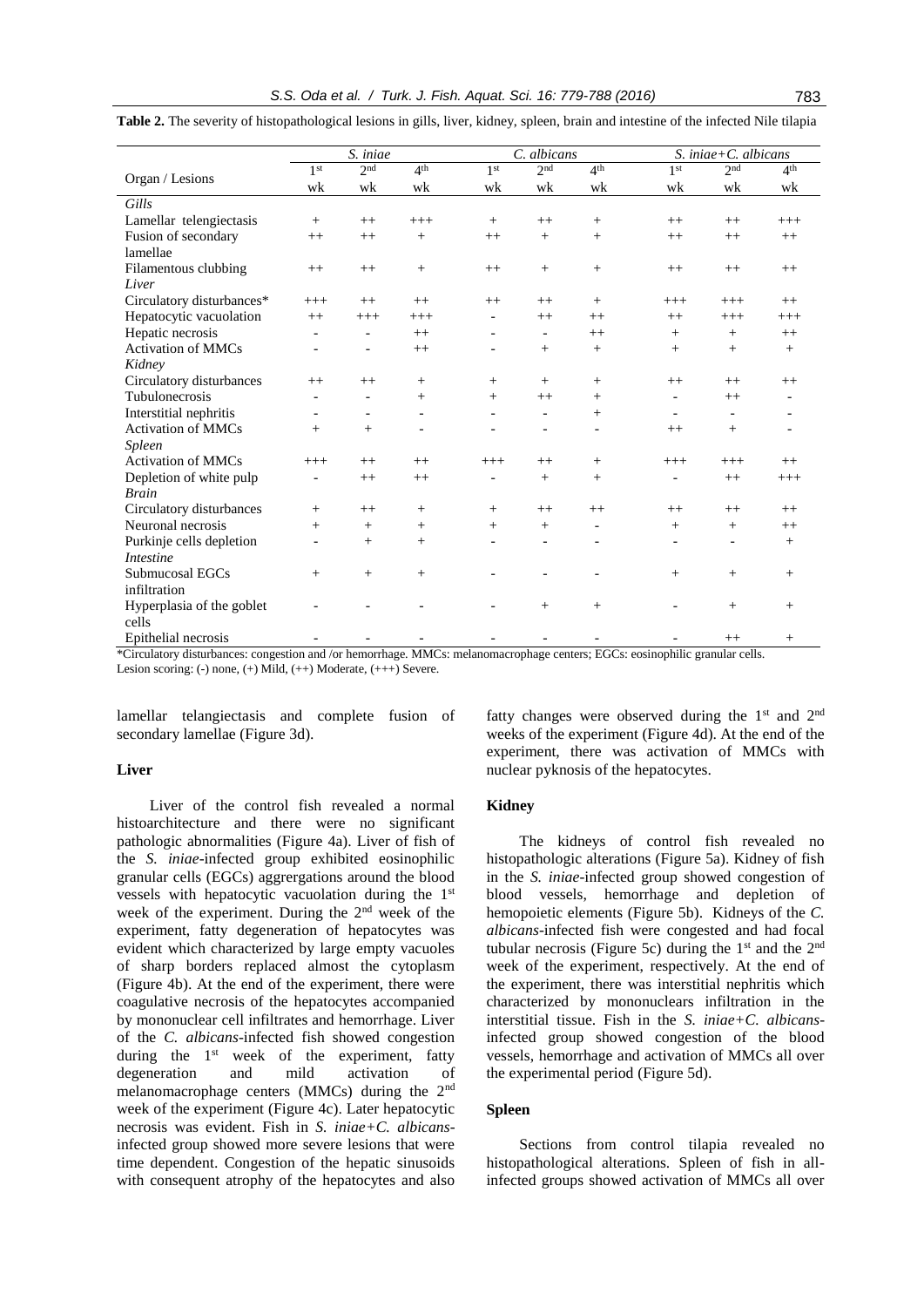

**Figure 3** Photomicrograph of Nile tilapia gills stained with HE. (X 160). (a) Control fish (b) *Streptococcus iniae*-infected fish showing multifocal fusion of the secondary gill lamellae with mononuclears infiltration. (c) *Candida albicans*-infected fish showing severe leukocytic aggregations at the base of the primary gill lamellae. (d) *Streptococcus iniae*+ *Candida albicans*-infected fish showing lamellar telangiectasis (black arrows) and complete fusion of secondary gill lamellae (green arrows).



**Figure 4** Photomicrograph of Nile tilapia liver tissue stained with HE. (a) Control fish. (X 160) (b) *Streptococcus iniae*infected fish showing fatty degeneration of hepatocytes which characterized by large empty vacuoles of sharp borders replaced almost the cytoplasm. (X 250)**.** (c) *Candida albicans*-infected fish showing fatty degeneration (blue arrow) and mild activation of melanomacrophage (black arrow). (X 250). (d) *Streptococcus iniae*+ *Candida albicans*-infected fish showing congestion of the hepatic sinusoids (black arrows) with fatty changes of the hepatocytes (blue arrow). (X 160).

the experimental period wherein, the melanophores appeared heavily loaded with dark brown melanin pigment. As well there was white pulp depletion in all in infected groups, particularly in the *S. iniae+C. albicans*-infected group (Figure 6).

#### **Brain**

Brain of control fish was within normal histologic limits. Brain of fish in the *S. iniae*-infected group showed congestion of the blood vessels and small shrunken pyknotic neurons during the  $1<sup>st</sup>$  week of the experiment. At the end of the experiment, there were pyknosis and depletion in the number of purkinje cells besides pericellular edema. Brain of the *C. albicans*-infected fish had congested blood vessels with mild neuronal pyknosis and the *S. iniae+C. albicans*-infected fish exhibited similar lesions to those of the *S. iniae*-infected group.

## **Intestine**

Intestine of the control group exhibited a normal tunica mucosa, submucosa, muscularis and serosa and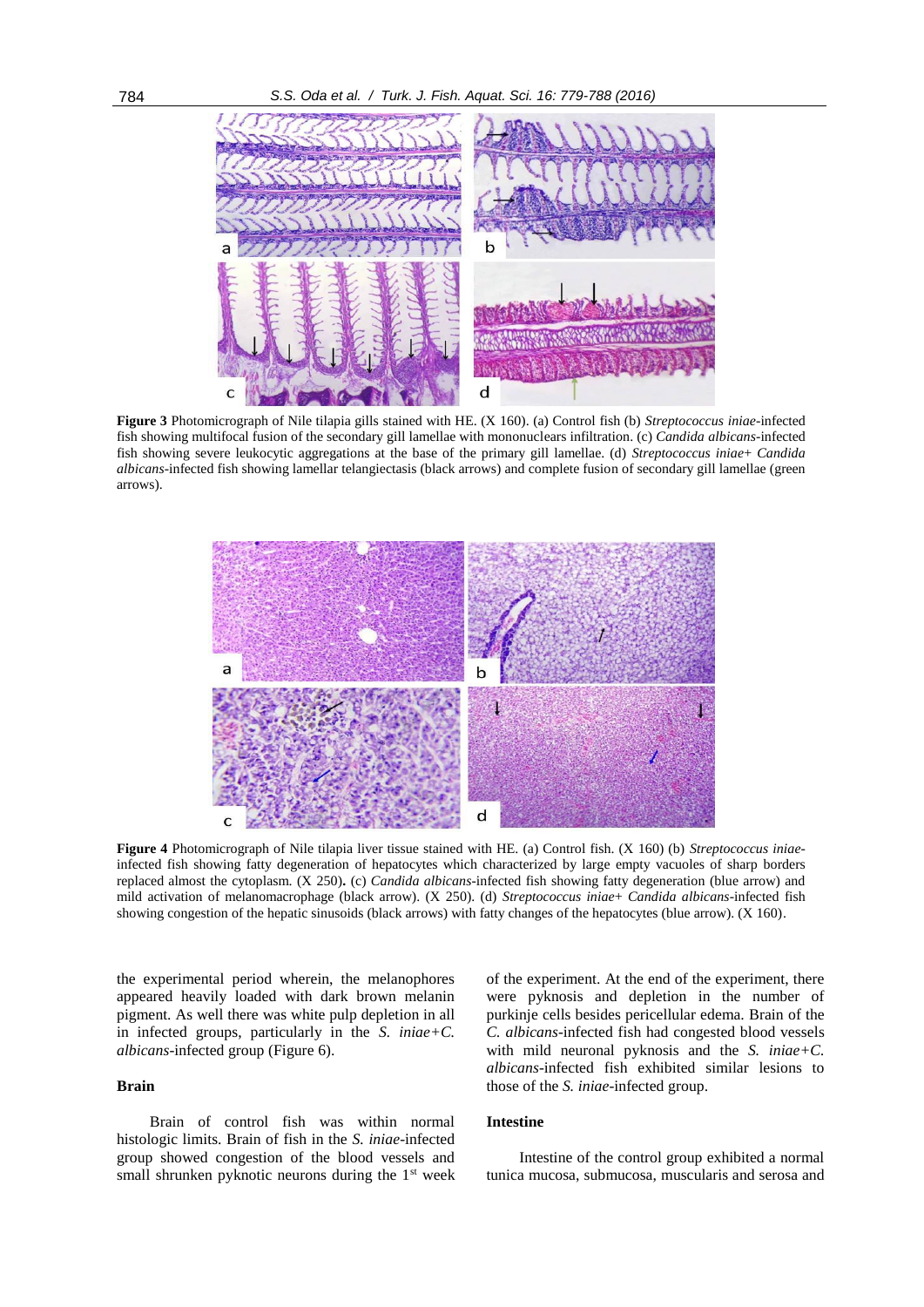

**Figure 5** Photomicrograph of Nile tilapia kidney stained with HE. (X 250). (a) Control fish. (b) *Streptococcus iniae*infected fish showing congestion of blood vessels (black arrow), hemorrhages (A) and depletion of hemopoietic elements (blue arrows). (c) *Candida albicans*-infected fish showing focal tubular necrosis (arrow). (d) *Streptococcus iniae*+ *Candida albicans*-infected fish showing congestion of the blood vessels (black arrow) and hemorrhages (green arrows). (X 160).



**Figure 6** Photomicrograph of Nile tilapia spleen stained with HE. (X 160). (a) Control fish. (b) *Streptococcus iniae*infected fish showing hyperactivation of melanomacrophage centers with overloaded melanophores (arrows). (c) *Candida albicans*-infected fish showing hyperactivation of melanomacrophage centers (arrows). (d) *Streptococcus iniae*+ *Candida albicans*-infected fish showing hyperactivation of melanomacrophage centers and depletion of white pulp (A).

there were no pathologic changes. Intestine of fish in the *S. iniae*-infected group showed submucosal eosinophilic granular cells (EGCs) infiltration during the 1<sup>st</sup> week of the experiment. There was hyperplasia of the goblet cells in the *C. albicans*-infected group during the 2nd week of the experiment. Regarding to the *S. iniae+C. albicans*-infected fish, there were focal necrosis of the intestinal epithelium with mononuclear inflammatory cell infiltrations, particularly during the 2nd week of the experiment.

## **Discussion**

*S. iniae* is considered as one of the most

important bacteria infecting aquaculture fish causing great economic losses. Clinically, this study revealed that the *S. iniae-*infected fish exhibited loss of appetite, loss of equilibrium with erratic movement, swam near to the surface of water, detachment of scales and hemorrhages on the different parts of body surface. These encountered clinical signs in the infected Nile tilapia were indicative of respiratory distress which may be attributed to decrease of the gills surface epithelium, hyperplasia of the epithelium at the base of secondary lamellae and consequently complete lamellar fusion of the majority of the lamellae. Additionally, there were nervous signs that characterized by erratic swimming and loss of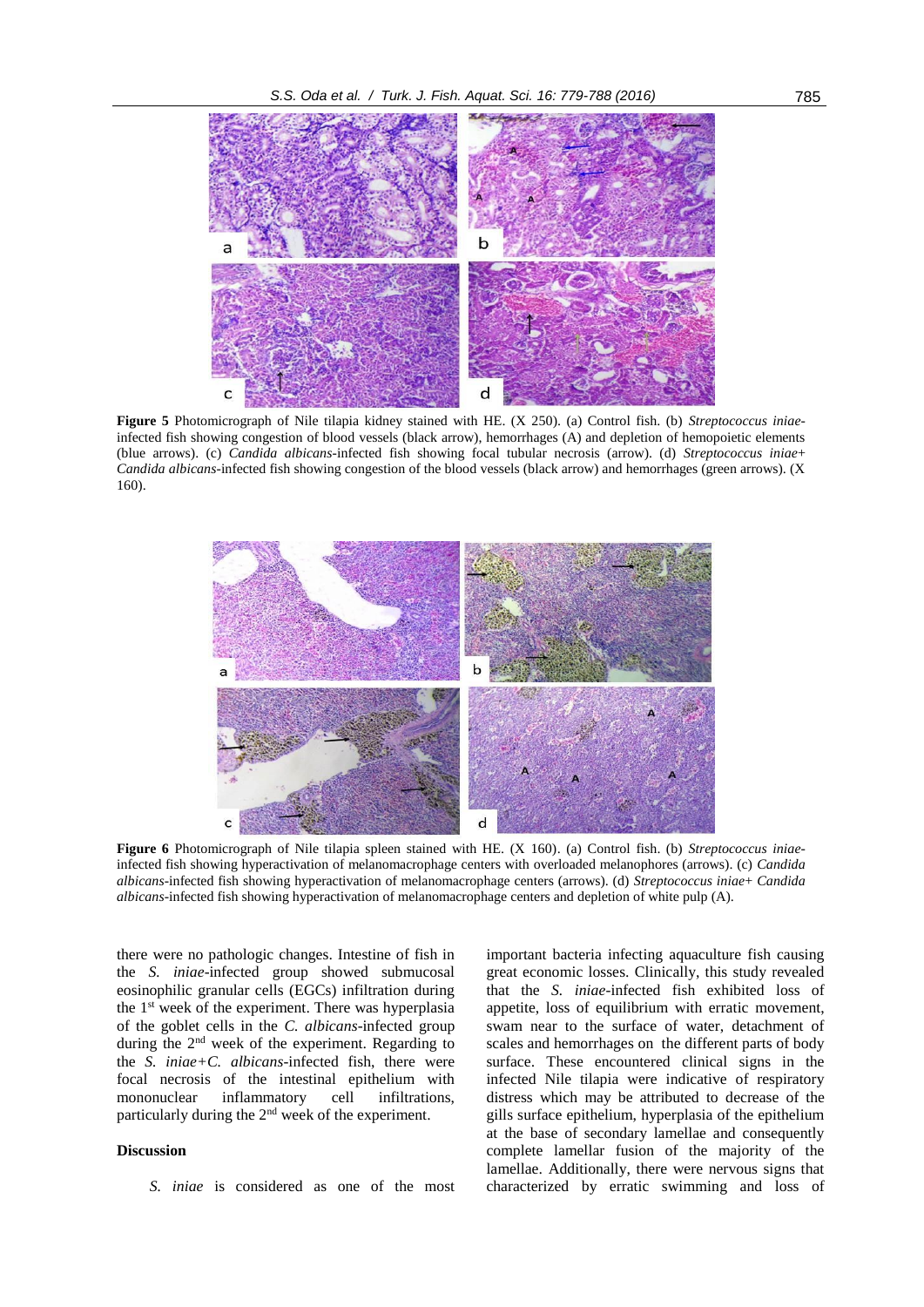equilibrium. These signs were similar to those found by Chen *et al*., 2011 who observed that channel catfish infected with *S. iniae* exhibited abnormal behavior in the form of erratic swimming, lethargy and cutaneous hemorrhages and also were consistent with clinical signs observed in the *S. iniae*-infected red-tail black shark *Epalzeorhynchos bicolor* and rainbow shark *E. erythrurus* Russo *et al.*, 2006. Histopathologically, multiple lesions were developed in different organs such as gills, liver, kidney, spleen, brain and intestine. These lesions indicate that the infection with *S. iniae* induces acute systemic inflammation. Chen *et al*., 2011 reported that acute septicemia in the *S. iniae*-infected channel catfish resulting in sudden death. Gills have important functions as they are responsible for respiration, osmoregulation, acid -base balance and nitrogenous waste excretion Au, 2004. There was inflammatory cells infiltration in the base of primary lamellae, mainly lymphocytes; these lymphocytes may release cytokines which in sequence can activate macrophages. Chen *et al*., 2011 observed many macrophage infiltrates in different affected organs of the *S. iniae*-infected channel catfish, suggesting that macrophages are the predominant inflammatory cells in the *S. iniae*-infected channel catfish (Chang and Plumb, 1996). The damage effects induced by *S. iniae* could be attributed to bacterial invasion and/or bacterial toxins. It is noteworthy that *S. iniae* infection induces rapid elevation of reactive oxygen species (ROS) and nitrite oxide radical (NO), resulting in loss of mitochondrial membrane potential and induction of apoptosis (Zhu *et al*., 2015). Regarding biochemical results, there was a significant increment in the serum activities of ALT and AST in all infected groups and this may be attributed to hepatocellular damage and enzymatic leakage. Similar results were recorded by Chen *et al*., 2004. Also, the serum level of alkaline phosphatase was significantly increased in all infected groups and this may be due to bile pathway obstruction caused by pressure of degenerated hepatocytes (Duncan, 1995). Moreover, damage of liver and kidney causes a significant reduction in serum proteins synthesis by liver and increase protein loss from damaged kidney leading to decrease in serum protein levels. This was parallel to the results recorded by Chen *et al.,* 2004. The encountered liver lesions could be explained as the liver is the site of replication of many bacterial pathogens (Neely *et al.,* 2002). The serum creatinine and urea levels were significantly increased in all infected groups reflecting the histopathologic lesions found in kidneys of all infected groups. These observations could be attributed to renal dysfunction either by bacterial invasion and/or by bacterial and mycotic toxins. Similar results were achieved by Rehulka and Minarik, 2007.

Fungal diseases cause severe losses among different species especially Nile tilapia. It also acts as a source of human infection (Calderone, 2002). Chao

*et al*., 2010 assessed the use of zebrafish as a host model to study the pathogenicity of invasive *C. albicans*. They found that the *C. albicans* induced mortalities among adult zebrafish in a dose-dependent manner. Moreover, histopathological findings revealed that *C. albicans* colonized multiple anatomical sites in the adult zebrafish (Chao *et al.*, 2010). Epithelial cells play an important role in signaling specific cells to support an immune response to *C. albicans* (Gratacap *et al*., 2013). Wherein, *C. albicans* may colonize the host's epithelial surface and persist on growing resulting in deep penetration into tissues and organs, causing severe damage and probable host mortality (Chen *et al*., 2013). This explanation was confirmed in our study by appearance of button-like ulcers on the area of the caudal peduncle and cotton wool-like growth on various parts of the body. Many fungal pathogens affect fishes are considered opportunists attacking the fishes when they are stressed or immunocompromised due to unsuitable environmental conditions, or secondary to bacterial or viral infections, or when they have lost their mucus protection because of trauma or unwarranted management (Roberts, 1989 and Quiniou *et al*., 1998). These opportunistic pathogens can produce both non-lethal localized mucosal and life-threatening systemic infections. Cavalcanti *et al*., 2016 reported that biofilm growth and hyphal filament production by *C. albicans* is enhanced by *S. oralis* and there was growth synergy between oral bacteria *Actinomyces oris* and *C. albicans*, and between *S. oralis* and *C. albicans*, resulting in augmentation of total biofilm biomass in each case. Since *S. oralis* facilitates invasion of oral mucosal epithelium by *C. albicans* (Diaz *et al*., 2012), concurrently *S. oralis* growth is enhanced by the fungus. In addition, the pathogenic properties and invasive potential of streptococci bacteria could be augmented by *C. albicans* (Falsetta *et al*., 2014 and Xu *et al*., 2014).Our results revealed that the highest mortality rate occurred in Nile tilapia fish in the *S. iniae+ C. albicans* infected group (76.19%) which was maximum during the  $1<sup>st</sup>$  week post infection (38.10%), followed by those infected with *S. iniae* alone (61.9%) and then the *C. albicans* infected group (57.14%). The combined infection *(S. iniae+C. albicans*) exerted severe exophthalmia and cloudiness of the eye, severe skin ulceration with necrotic muscles and paleness of the gills and the liver. Lesions were more severe in the combined infected group that consisted of congestion in branchial blood vessel, excessive lamellar fusion and lamellar clubbing, while in gill arch there were mononuclear cell infiltrations and severe hemorrhages. Telangiectasis of secondary lamellae was produced as a response to branchial injury in which there is break down of vascular integrity due to rupture of pillar cells and pooling of blood (Ferguson, 1989, De Oliveira Ribeiro *et al*., 2002 and Giari *et al*., 2008). The hyperactivation of melanomacophage centers in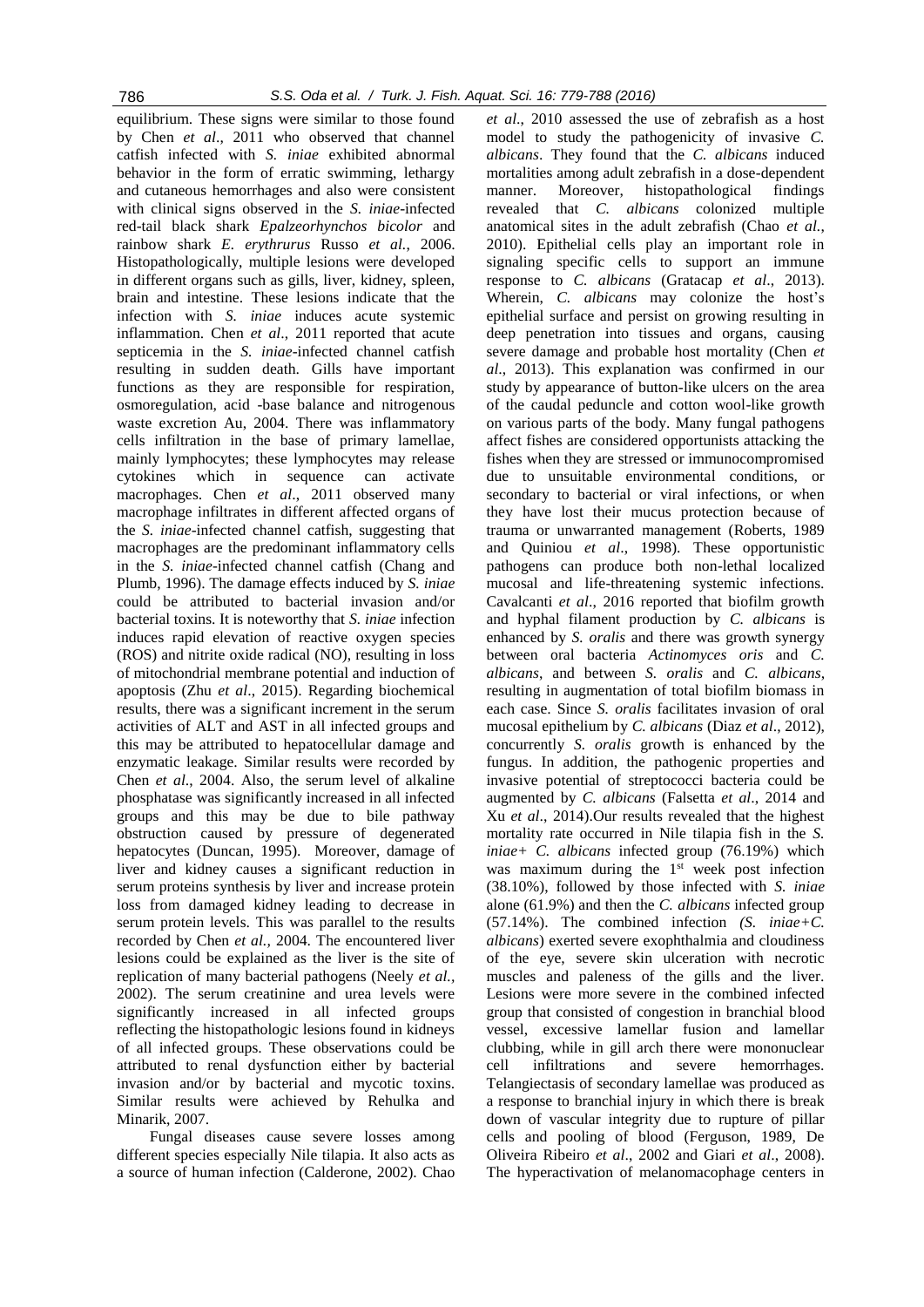the spleen may be caused by stimulation of this organ by the action of bacterial toxin and/or mycotoxins. In this study cerebral lesions were mild to moderate in the intensity in the *S. iniae*- and *S. iniae +C.albicans*infected groups and were consisted of cerebral congestion and edema as well as neuronal degeneration and necrosis. Eldar *et al.*, 1995 and Chen *et al*., 2007 observed more severe lesions in tilapia infected with *S. iniae* such as meningoencephalitis and panophthalmitis. This may be explained by the difference in *S. iniae* serotypes or the variance in the infective dose of the *S.iniae*. Therefore, further studies are needed to categorize the *S. iniae* serotypes and use the different infective doses of *S. iniae*.

#### **Conflict of Interest**

The authors declare that there is no conflict of interests

### **References**

- Andlid, T., Va´zquez-Jua´rez, R.V. and Gustafsson, L. 1995. Yeast colonizing the intestine of rainbow trout (*Salmo gairdner*i) and turbot (*Scophthalmus maximus*). Microbial Ecology**,** 30: 321–334. doi: 10.1007/BF00171938.
- Au, D.W.T. 2004. The application of histo-cytopathological biomarkers in marine pollution monitoring: a review. Marine Pollution Bulletin**,** 48: 817–834. doi:10.1016/j.marpolbul.2004.02.032
- Calderone, R.A. 2002. Candida and candidiasis. Washington DC: ASM Press p 451.
- Cavalcanti, I.M.G., Del Bel Cury, A.A. , Jenkinson H.F. and Nobbs A.H. 2016. Interactions between *Streptococcus oralis*, *Actinomyces oris*, and *Candida albicans* in the development of multispecies oral microbial biofilms on salivary pellicle. Molecular Oral Microbiology, doi: 10.1111/omi.12154.
- Chang, P.H. and Plumb J.A. 1996. Histopathology of experimental *Streptococcus* Sp. Infection in Tilapia *Oreochromis niloticus* (L.) and Channel Catfish*, Ictalurus punctatus*. Journal of Fish Diseases**,** 19: 235- 241. doi: 10.1111/j.1365-2761.1996.tb00130.x
- Chao, C.C., Hsu, P.C., Jen, C.F., Chen, I.H., Wang, C.H., *et al*. 2010. Zebrafish as a model host for *Candida albicans* infection. Infection and Immunity, 78: 2512– 2521. doi: 10.1128/IAI.01293-09.
- Chen, C.Y., Chao, C.B. and Bowser, P.R. 2007. Comparative histo-pathology of *Streptococcus iniae* and *Streptococcus agalactiae*-infected tilapia. Bulletin- European Association of Fish Pathologists Journal**,** 27: 2–9.
- Chen, C.Y., Wooster, G.A. and Bowser P.R. 2004. Comparative blood chemistry and histopathology of tilapia infected with *Vibrio vulnificus* or *Streptococcus iniae* or exposed to carbon tetrachloride, gentamicin, or copper sulphate. Aquaculture, 239: 421-443. doi:10.1016/j.aquaculture.2004.05.033.
- Chen, D.F., Wang, K.Y., Geng, Y., Wang, J., Huang, L.Y. and Li, J.M. 2011. *Streptococcus iniae*, isolated from Channel Catfish (*Ictalurus punctatus*) in China. Israeli

Journal of Aquaculture-Bamidgeh**,** 63: 593–599.

- Chen, Y.Y., Chao, C.C., Liu, F.C., Hsu, P.C., Chen, H.F., Peng, S.C., Chuang, Y.J., Lan, C.Y., Hsieh, W.P. and Wong, D.S.H. 2013. Dynamic Transcript Profiling of *Candida albicans* Infection in Zebrafish: A Pathogen-Host Interaction Study. PLOS ONE**,** 8: e72483.doi.org/10.1371/journal.pone.0072483.
- Cook, W.L. and Schlitzer, R.L. 1981. Isolation of *Candida albicans* from freshwater and sewage. Applied and Environmental Microbiology, 41: 840–842.
- Creeper, J. and Buller N. 2006. An outbreak of *Streptococcus iniae* in barramundi (*Lates calcarifera*) in freshwater cage culture. Australian Veterinary Journal, 84: 408–411. doi: 10.1111/j.1751- 0813.2006.00058.x.
- Culling, C.F. 1983 *Handbook of Histopathological and Histochemical Staining Techniques*. 3rd (Ed), Butter Worth-London.
- De Oliveira Ribeiro, C.A., Belger, L., Pelletier, E. and Rouleaux, C. 2002. Histopathological evidence of inorganic mercury and methyl mercury toxicity in the arctic charr (*Salvelinus alpinus*). Environmental Research, 90: 217–225. doi: 10.1016/S0013- 9351(02)00025-7.
- Diaz, P.I., Xie, Z. and Sobue T. *et al*. 2012. Synergistic interaction between *Candida albicans* and commensal oral streptococci in a novel in vitro mucosal model. Infection and Immunity**,** 80: 620-632. doi: 10.1128/IAI.05896-11.
- Doumas, B.T., Bayson, D.D., Carter, R.J., Peters, T. and Schaffer, R. 1981. Estimation of total serum protein. Clinical Chemistry, 27: 1642 –1643.
- Duncan, L.L. 1995. Blood chemistry. In: Sirois, M. (Ed.) Veterinary Clinical Laboratory Procedures. MosbyYear Book, St. Louis, MO, USA, pp. 101 – 121.
- Eissa, A.E., Tharwat, N.A. and Zaki, M.M. 2013. Field assessment of the mid-winter mass kills of trophic fishes at Mariotteya stream, Egypt: Chemical and biological pollution synergistic model. Chemosphere**,**  90: 1061–1068. doi.org/10.1016/j.chemosphere.2012.09.010.
- Eldar, A., Benjerano, Y., Livoff, A., Horovitcz, A. and Bercovier, H. 1995. Experimental streptococcal meningoencephalitis in cultured fish. Veterinary Microbiology, 43: 33–40. doi:10.1016/0378- 1135(94)00052-X.
- Eldar, A. and Ghittino, C. 1999. *Lactococcus garvieae* and *Streptococcus iniae* infections in rainbow *trout Oncorhynchus mykiss*: similar, but different diseases. Diseases of Aquatic Organisms, 36: 227–231.
- Facklam, R., Elliott, J., Shewmaker, L. and Reingold, A. 2005. Identification and characterization of sporadic isolates of *Streptococcus iniae* isolated from humans. Journal of Clinical Microbiology, 43: 933–937. doi:10.1128/JCM.43.2.933-937.
- Falsetta, M.L., Klein, M.I. and Colonne, P.M. *et al*. 2014. Symbiotic relationship between *Streptococcus mutans* and *Candida albicans* synergizes virulence of plaque biofilms in vivo. Infection and Immunity**.** 82: 1968- 1981. doi: 10.1128/IAI.00087-14.
- Ferguson, H.W. 1989. Systemic Pathology of Fish, Iowa State University Press, Ames pp. 263.
- Food And Agriculture Organization of the United Nations (FAO). 2014. The State of World Fisheries and Aquaculture Opportunities and challenges. Rome.
- Giari, L., Simoni, E., Manera, M. and Dezfuli, B.S. 2008.